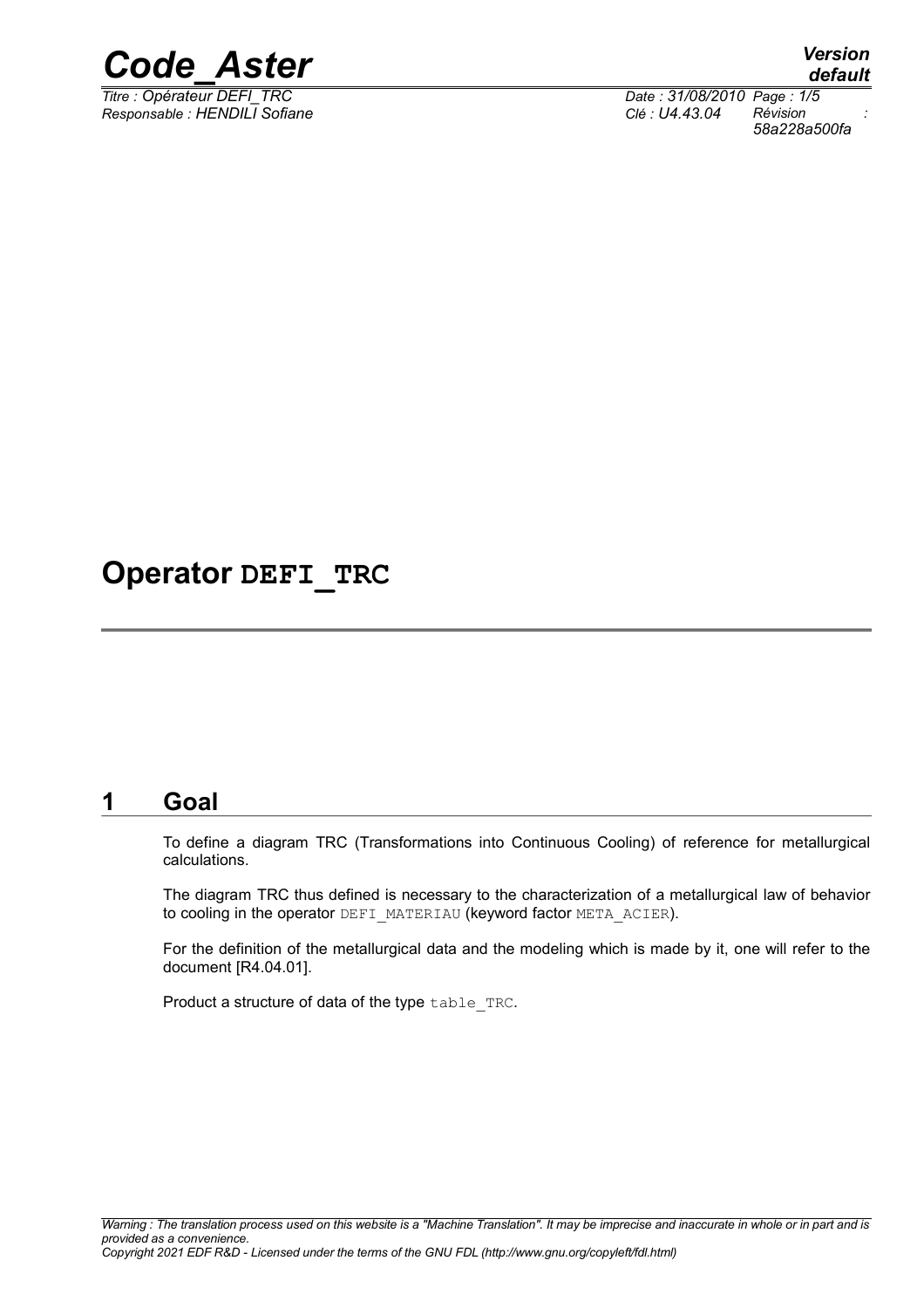# *Code\_Aster Version*

*default*

*Titre : Opérateur DEFI\_TRC Date : 31/08/2010 Page : 2/5 Responsable : HENDILI Sofiane Clé : U4.43.04 Révision : 58a228a500fa*

### **2 Syntax**

name [table\_TRC] = DEFI\_TRC  $\left( \bullet \right)$  HIST EXP =  $F$  (  $\bullet$  VALE = lval ,  $[1_R]$ ),  $\begin{array}{ccc} \bullet & \text{TEMP\_MS} & = & \text{F} & (\\\hline \bullet & \text{THRES} & \end{array}$  $\begin{array}{ll}\n\bullet & \text{THRESHOLD} = z\,\text{s}, & \text{[R]} \\
\bullet & \text{AKM} = \text{akm}, & \text{[R]}\n\end{array}$  $AKM = akm,$  [R]<br> $BKM = bkm,$  [R]  $\blacklozenge$  BKM = bkm,  $\blacklozenge$  TPLM = Vc, [R] ),  $\Diamond$  GRAIN AUST =  $F$  (  $\begin{array}{ccc} \Diamond & \text{DREF} & = \text{C}, \\ \Diamond & \text{With} & = \text{has} \end{array}$  [R]  $With = has$ ,  $[R]$ ), **)**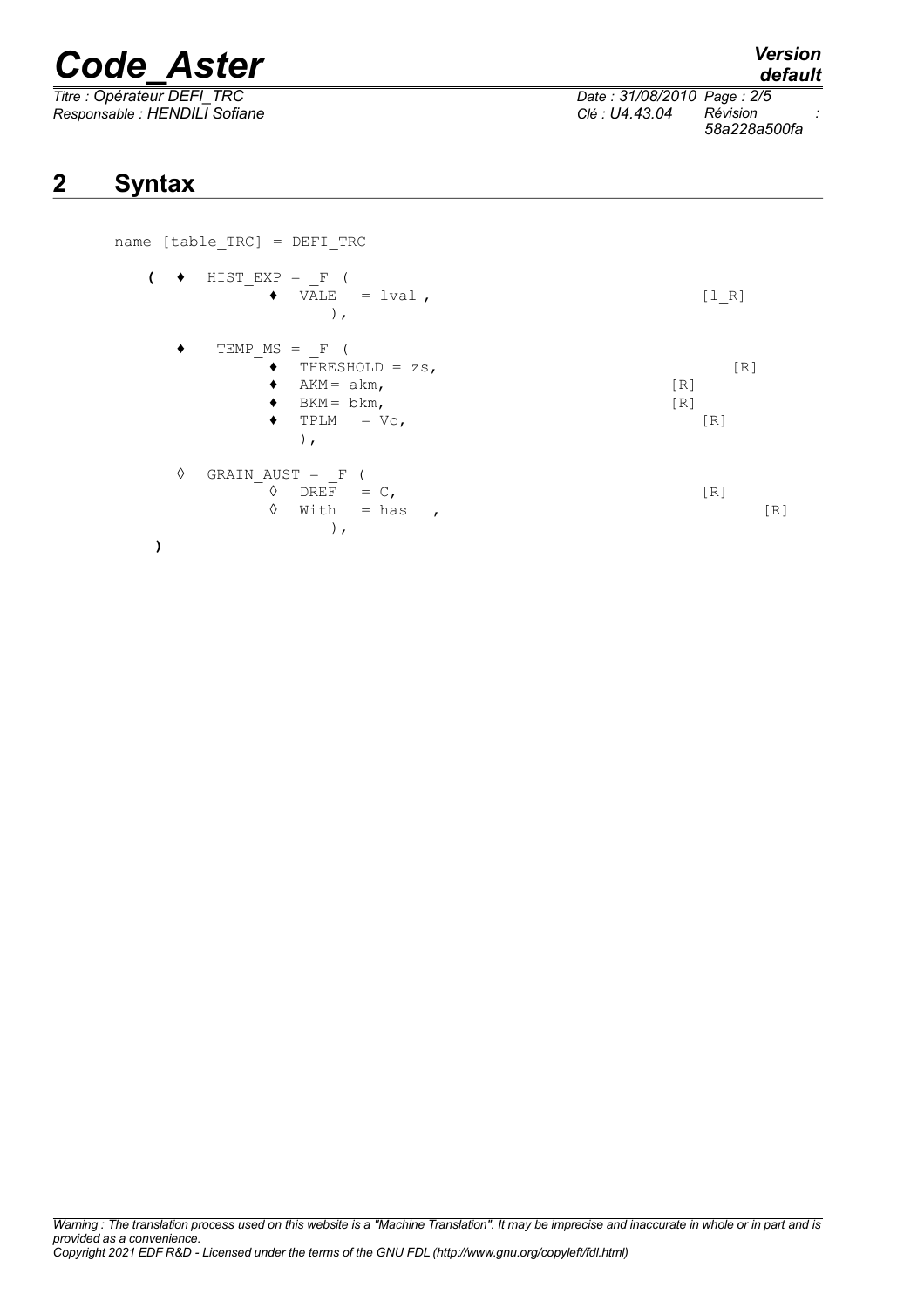# *Code\_Aster Version*

*Responsable : HENDILI Sofiane Clé : U4.43.04 Révision :*

*Titre : Opérateur DEFI\_TRC Date : 31/08/2010 Page : 3/5 58a228a500fa*

### **3 Operands**

### **3.1 Keyword HIST\_EXP**

 $HIST$  EXP =

An occurrence of the keyword factor HIST EXP allows to define the evolutions of ferrite, pearlite and bainite associated with a thermal history with cooling and conditions of austenitization given.

### **3.1.1 Operand VALE**

 $VALE = Ival$ 

List of values defining the austenitization, the thermal history  $T(t)$  and evolutions of ferrite, pearlite and bainite.

The first value is the value of the derivative of the function  $T(t)$  (i.e. the speed of cooling) when *T* is worth  $700 °C$ .

The second value is the size of grain (i.e. their diameter) resulting from the conditions of austenitization associated with the TRC.

The 6 following values define the thermal history enters  $AR<sub>3</sub>$  and  $\mathit{TMF}$  (initial temperature of decomposition of austenite in static cooling "quasi -" and temperature of martensitic end of transformation respectively). These values are the respective coefficients of the students' rag processions of degree 0 to 5 such as the polynomial of a nature 5 thus built either the interpolation enters  $AR<sub>3</sub>$  and  $\mathit{TMF}$  within the meaning of least squares of the function  $\mathit{F}\left(\mathit{T}\right)$  deduced from the thermal history and such as:

 $F(T) = \ln (t(T))$ 

If the experimental thermal history to define is a function closely connected of time (it is - with - to say where the speed of cooling is constant) one will inform these six values like all equal to zero.

The following values (necessarily by group of 4) define the respective proportions of ferrite, pearlite and bainite present at a temperature given for the experimental thermal history defined by the first 8 values.

The ferritic, perlitic and bainitic transformations associated with a thermal history are defined by the whole of the final proportions of each phase (  $Z_{1}^{}$  final,  $\ Z_{2}^{}$  final,  $\ Z_{3}^{}$  final) and corresponding temperatures, for each transformation with:

- the temperature to which the transformation begins,
- the temperature to which 1% of new phase are formed,
- the temperature to which  $Z_{final}$  1% of new phase are formed,
- the temperature to which the transformation is finished (with  $Z_{\text{final}}$  of formed phase).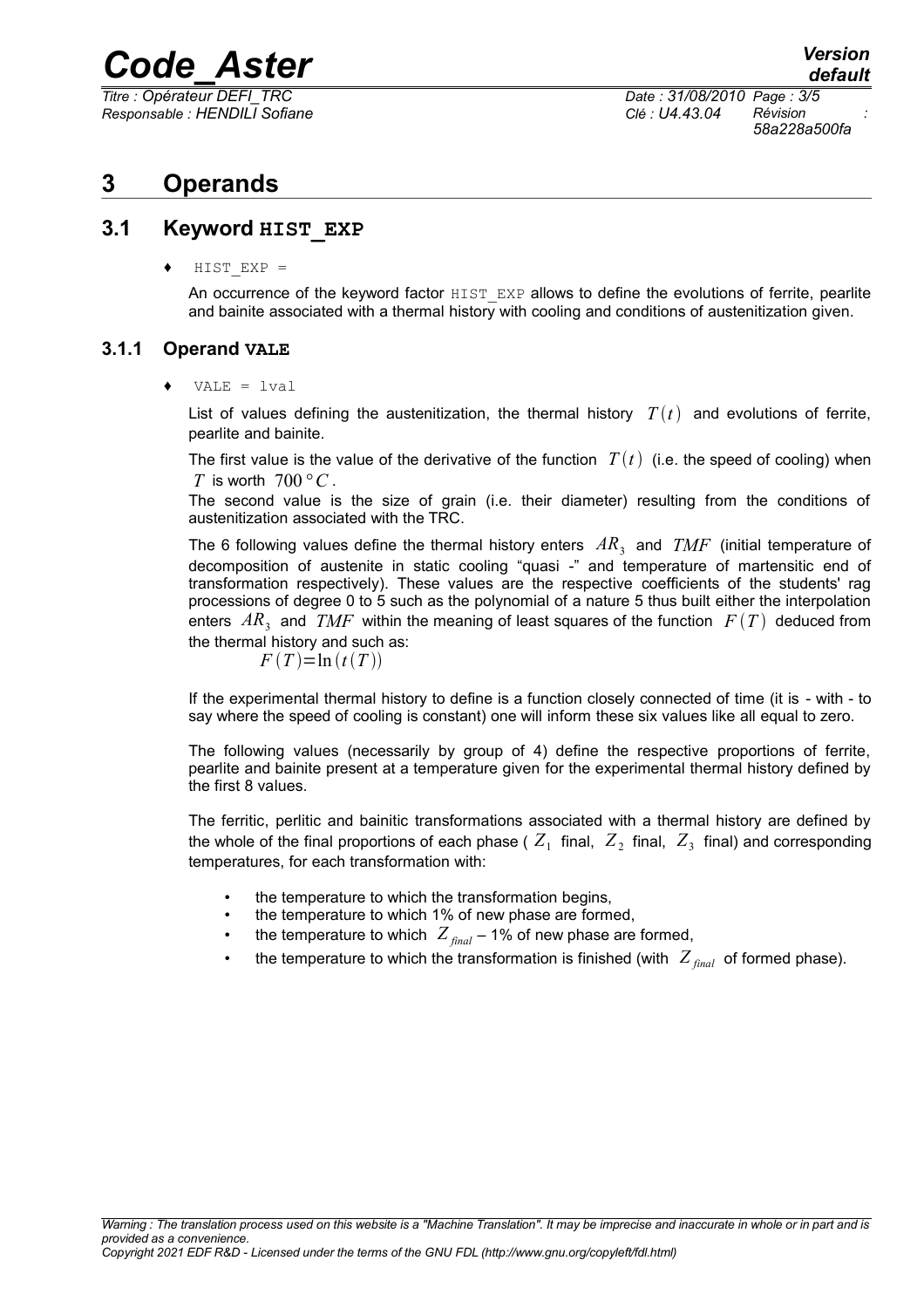| <b>Code Aster</b>             | <b>Version</b><br>default                  |
|-------------------------------|--------------------------------------------|
| Titre : Opérateur DEFI TRC    | Date: 31/08/2010 Page: 4/5                 |
| Responsable : HENDILI Sofiane | Révision<br>Clé : U4.43.04<br>58a228a500fa |

The whole of the "points"  $(Z_1 Z_2 Z_3 T)$  defining an experimental history thus presents itself as follows:



### **3.2 Keyword TEMP\_MS**

♦ TEMP\_MS

This keyword factor makes it possible to define the law of evolution of the temperature *Ms* according to the quantities of ferrite, pearlite and bainite already formed according to the law:

| $Ms = Ms0$                                                         | si $Z_1 + Z_2 + Z_3 \le$ SEUIL |
|--------------------------------------------------------------------|--------------------------------|
| $Ms = Ms0 + AKM(Z_1 + Z_2 + Z_3) + BKM$ si $Z_1 + Z_2 + Z_3$ SEUIL |                                |

where *Ms0* is the "classical" temperature of martensitic beginning of transformation when this one is total (it is defined under the keyword factor META\_ACIER of DEFI\_MATERIAU.